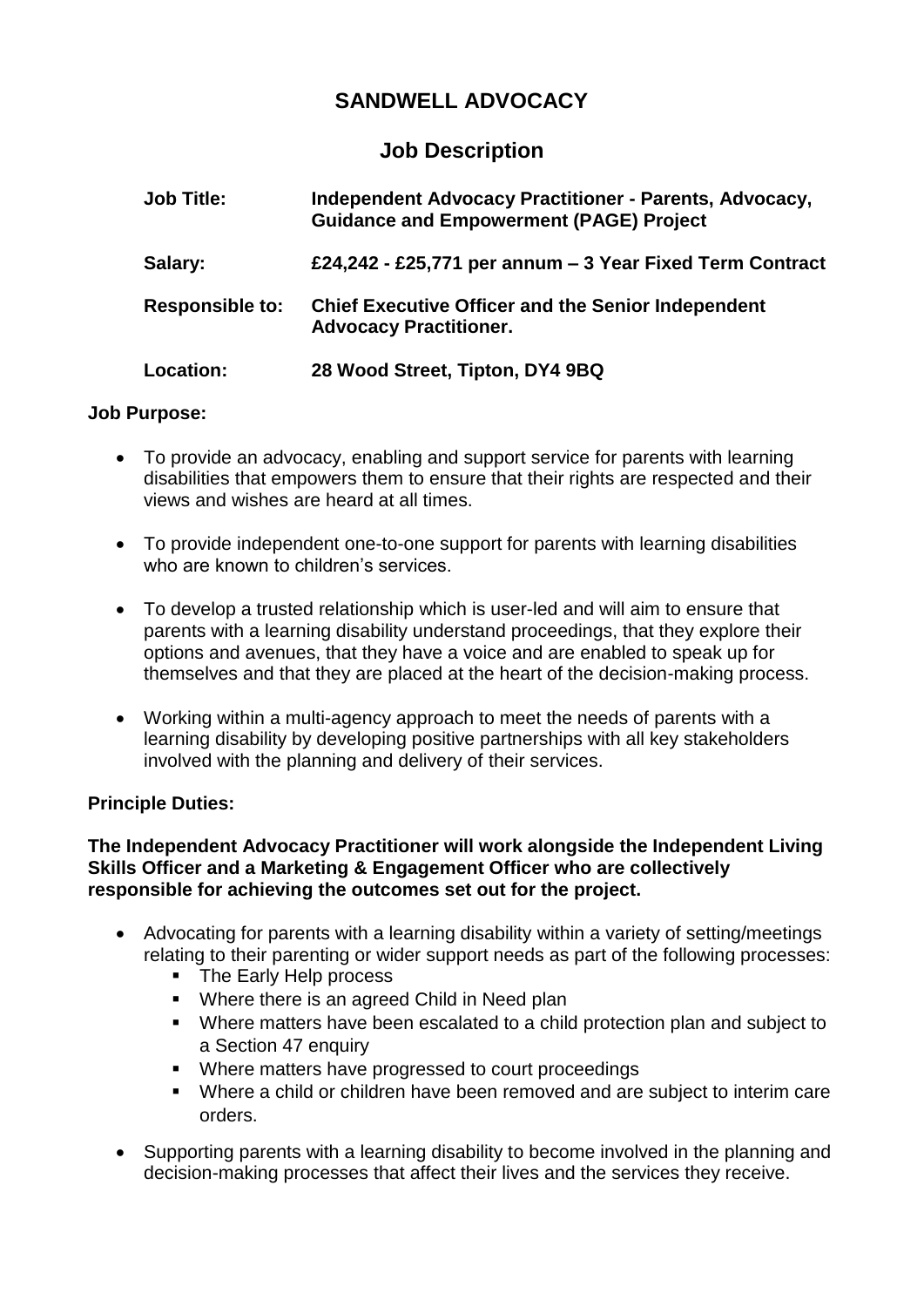- Working within an empowering framework to ensure that parents with a learning disability are included and listened to and take an active role in decision-making and life choices at all levels within settings that impact on their lives.
- Ensure that parent's views and wishes are articulated and that people are able to make informed decisions.
- Raising awareness of issues affecting parents with a learning difficulty who are accessing children's services, and the work of the PAGE Project, within a range of health, social care and educational settings, utilising effective presentation methods appropriate for each setting.
- To proactively work with key stakeholders and referral agencies to implement an accessible and responsive referral process.
- To work closely with the Independent Living Skills Officer to link the advocacy process to our independent living skills offer.
- Conducting Initial Assessments that identify individual needs and develop an advocacy planning pathway based on meeting those needs working towards agreed advocacy outcomes.
- Managing an advocacy caseload and ensure that accurate case management and record keeping is maintained.
- Working collaboratively with project partners to facilitate participant forums and feedback mechanisms.
- To contribute to the identification of gaps in service provision, new opportunities and the implementation of new initiatives.
- To measure the difference your work makes to those we support (Outcomes) through a combination of self-reporting/professional judgement and the use of validated tools.
- To make frequent and effective use of personal supervision and to make use of training opportunities as appropriate.
- To provide monthly monitoring reports that include information measured against key performance indicators and key themes and trends.
- Maintaining up to date knowledge of relevant policy, legislation, case law and good practice.
- Working within all policies, procedures and guidelines relating to safeguarding adults and health and safety as set out by Sandwell Advocacy and the local authority.
- Ensuring the implementation of equal opportunities in all aspects of the work and carry out all duties in an anti-discriminatory manner and where necessary challenge oppressive behaviour and practices.